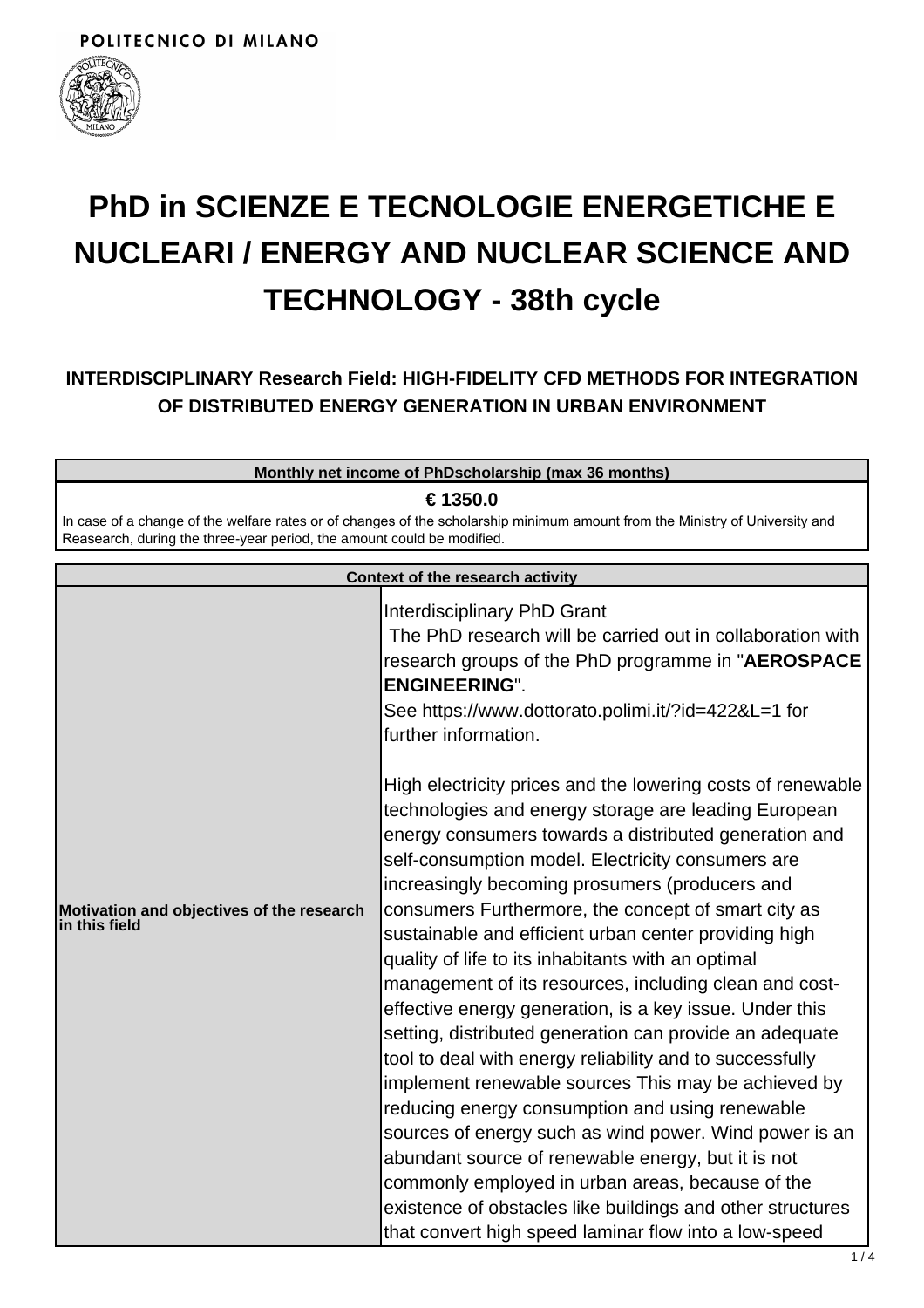

|                                                                                               | turbulent flow with potential generation of noise.<br>Moreover, traditional wind power turbines are not<br>designed to work with low-speed wind (2 to 6m/s) and<br>turbulent flows. This study attempts to provide a<br>comprehensive computational framework to run High-<br><b>Fidelity Simulations of grids of Small Wind Turbines</b><br>(SWTs) operating in real urban environments (Smart<br>Cities). Novel numerical techniques will be employed to<br>favor fast and reliable simulations on PGA architectures<br>on Leadership Class Machines (HPC), that will lead to the<br>definition of the optimal installation setup of the VAWT In<br>urban environments.                                                                                                                                                                                                                                                                                                                 |
|-----------------------------------------------------------------------------------------------|-------------------------------------------------------------------------------------------------------------------------------------------------------------------------------------------------------------------------------------------------------------------------------------------------------------------------------------------------------------------------------------------------------------------------------------------------------------------------------------------------------------------------------------------------------------------------------------------------------------------------------------------------------------------------------------------------------------------------------------------------------------------------------------------------------------------------------------------------------------------------------------------------------------------------------------------------------------------------------------------|
| Methods and techniques that will be<br>developed and used to carry out the<br><b>research</b> | The research aims at perform a comprehensive modeling<br>of urban environment with distribute energy generation,<br>with specific focus on: a) the development of modern<br>accurate and reliable numerical methods, to overcome the<br>common limitations in high-fidelity LES-CFD simulations<br>of large scale problems on leadership class<br>machines/PGA architectures; b) the application of novel<br>mesh handling strategies deriving from the immerse<br>boundary method combined with the modelling of ABL<br>flows (neutral, stable and unstable). The resulting tool will<br>model the integration of wind energy distributed<br>generation in a realistic urban environment, characterize<br>the outdoor livability and find the optimal distribution of<br>installed wind generators in terms of produced power and<br>noise. Collaborative work of the proponents has already<br>been established since 2015 within the CFDHub<br>interdepartmental laboratory at PoliMi. |
| <b>Educational objectives</b>                                                                 | The learning outcome of the ideal candidate is organized<br>as follows:<br>- Year 1: improve the understanding about the<br>sustainability of urban environments in terms of outdoor<br>thermal comfort, limits in the pollutant distribution and<br>distributed energy generation through small wind turbines.<br>This aspect increases awareness and competence<br>regarding the long-term objective of the project and<br>application of the numerical methods and modeling<br>approaches to be developed / improved during the PhD.<br>- Year 2: improve and develop the knowledge and                                                                                                                                                                                                                                                                                                                                                                                                |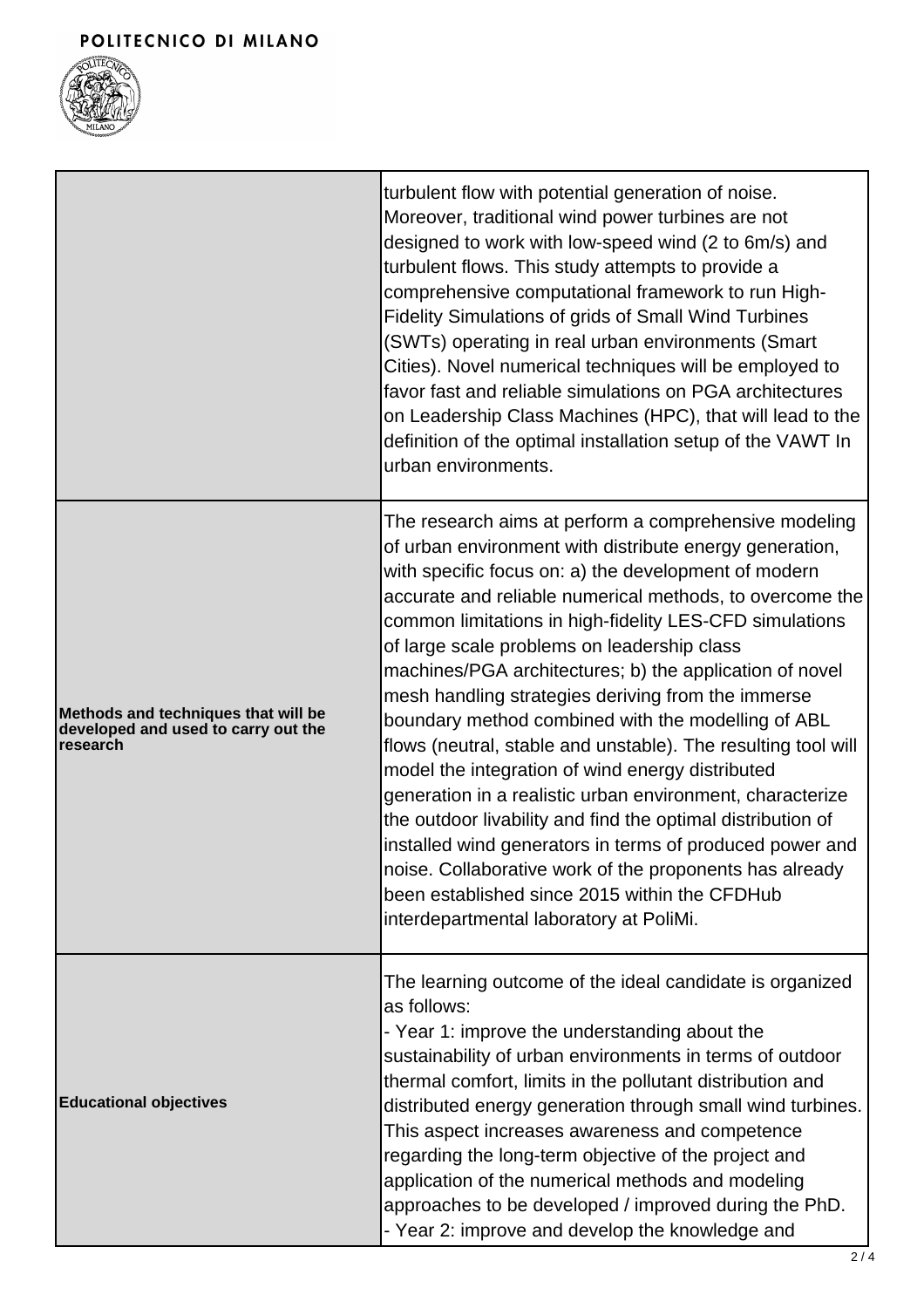#### POLITECNICO DI MILANO



|                                   | competences on numerical methods, subscale models for<br>high-fidelity simulations to run on leadership class<br>machines (HPC). Methods for the multi-scale simulation of<br>urban environments -where small-scale wind turbines for<br>distributed energy generation are installed - will be applied<br>and tested.<br>- Year 3: optimization of the installation layout for<br>distributed energy generation from wind resources in real<br>urban environments by high-fidelity simulations of different<br>environmental conditions. Generated data output can be a<br>database for e machine learning methods for the<br>optimization of the same problem. |
|-----------------------------------|-----------------------------------------------------------------------------------------------------------------------------------------------------------------------------------------------------------------------------------------------------------------------------------------------------------------------------------------------------------------------------------------------------------------------------------------------------------------------------------------------------------------------------------------------------------------------------------------------------------------------------------------------------------------|
| Job opportunities                 | Themo-fluid dynamic expert for Industrial and Civil<br>companies and/or for research centers and academia                                                                                                                                                                                                                                                                                                                                                                                                                                                                                                                                                       |
| Composition of the research group | 0 Full Professors<br>1 Associated Professors<br><b>Assistant Professors</b><br>6 PhD Students                                                                                                                                                                                                                                                                                                                                                                                                                                                                                                                                                                   |
| Name of the research directors    | Riccardo Mereu; Federico Piscaglia                                                                                                                                                                                                                                                                                                                                                                                                                                                                                                                                                                                                                              |

## **Contacts**

Riccardo Mereu - riccardo.mereu@polimi.it Federico Piscaglia - federico.piscaglia@polimi.it

| Additional support - Financial aid per PhD student per year (gross amount) |    |  |
|----------------------------------------------------------------------------|----|--|
| <b>Housing - Foreign Students</b>                                          | -- |  |
| <b>Housing - Out-of-town residents</b><br>(more than 80Km out of Milano)   | -- |  |

| Scholarship Increase for a period abroad |              |  |
|------------------------------------------|--------------|--|
| <b>Amount monthly</b>                    | $1675.0 \in$ |  |
| By number of months                      | 16           |  |

**Additional information: educational activity, teaching assistantship, computer availability, desk availability, any other information**

**Educational activities:** Financial aid per PhD student is available for purchase of study books and material, funding for participation in courses, summer schools, workshops and conferences, instrumentations and computer, etc. This amount is equal to 10% of the annual gross amount, for 3 years.